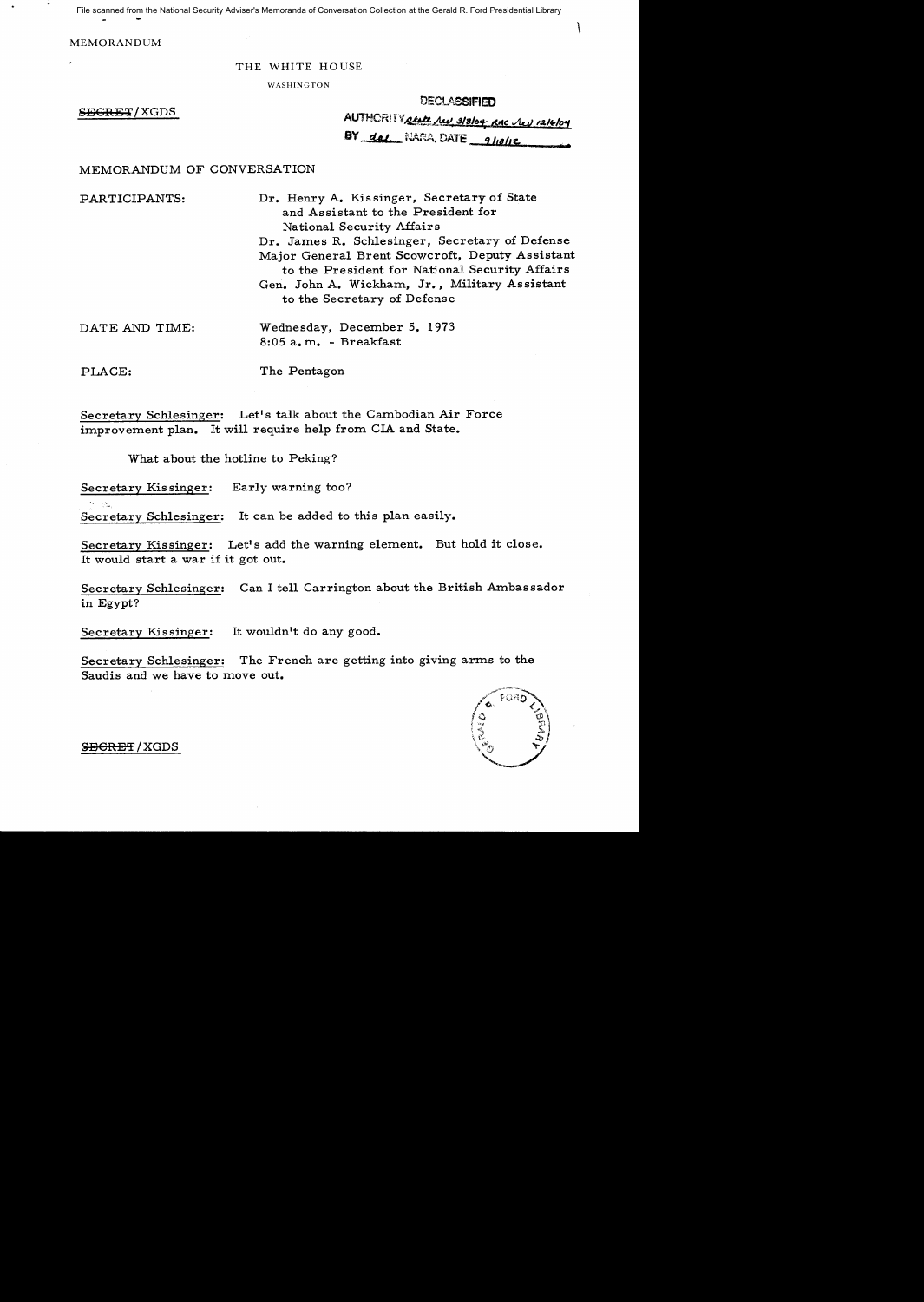### **SECRET**/XGDS 2

Secretary Kissinger: No problem. I just don't want Clements and Moorer going over.

We must not overwhelm them with an ardent embrace. Why don't I raise this when I am in Jidda? Clements just can't be low profile. I suspect he has something else in mind when he gets there.

Secretary Schlesinger: He is enthusiastic.

Secretary Kissinger: We shouldn't have anyone running around there in light of these messages. [He had given Schlesinger the messages earlier.]

It is important what we say to Yamani. I think they are afraid of being left alone with the radicals.

The abject behavior of the Europeans has had just the opposite effect. The Japanese told the Arabs not to give us oil. They're giving the Arabs all kinds of aid.

Secretary Schlesinger: It's too bad we can't get the oil turned on for us first.

Secretary Kissinger: I probably will go to Algeria also. I'll have to drop two hours off Cairo.

Show Jim the President's letter to Faisal. Yamani is bright but not influential. He must not know what Fahd is doing.

Secretary Schlesinger: Clements is inclined to apologize to the Saudis.

Secretary Kissinger: The Europeans have nothing to offer the Arabs. They have no threats. Try to keep Clements under control, but you see Yamani so if Clements goes off the reservation, you can straighten it out.

Tell Yamani that they are blowing their best opportunity. The U.S. is now willing to do something in the Middle East.

Let me tell you about Sadat. I was gloomy when I went there. I told him that Nasser was a fool because he confronted the United States. I said, "You can get the October 22 line if you want a brawl, but then the Israelis



#### $S_{\rm EGRET}$  /  ${\rm XGDS}$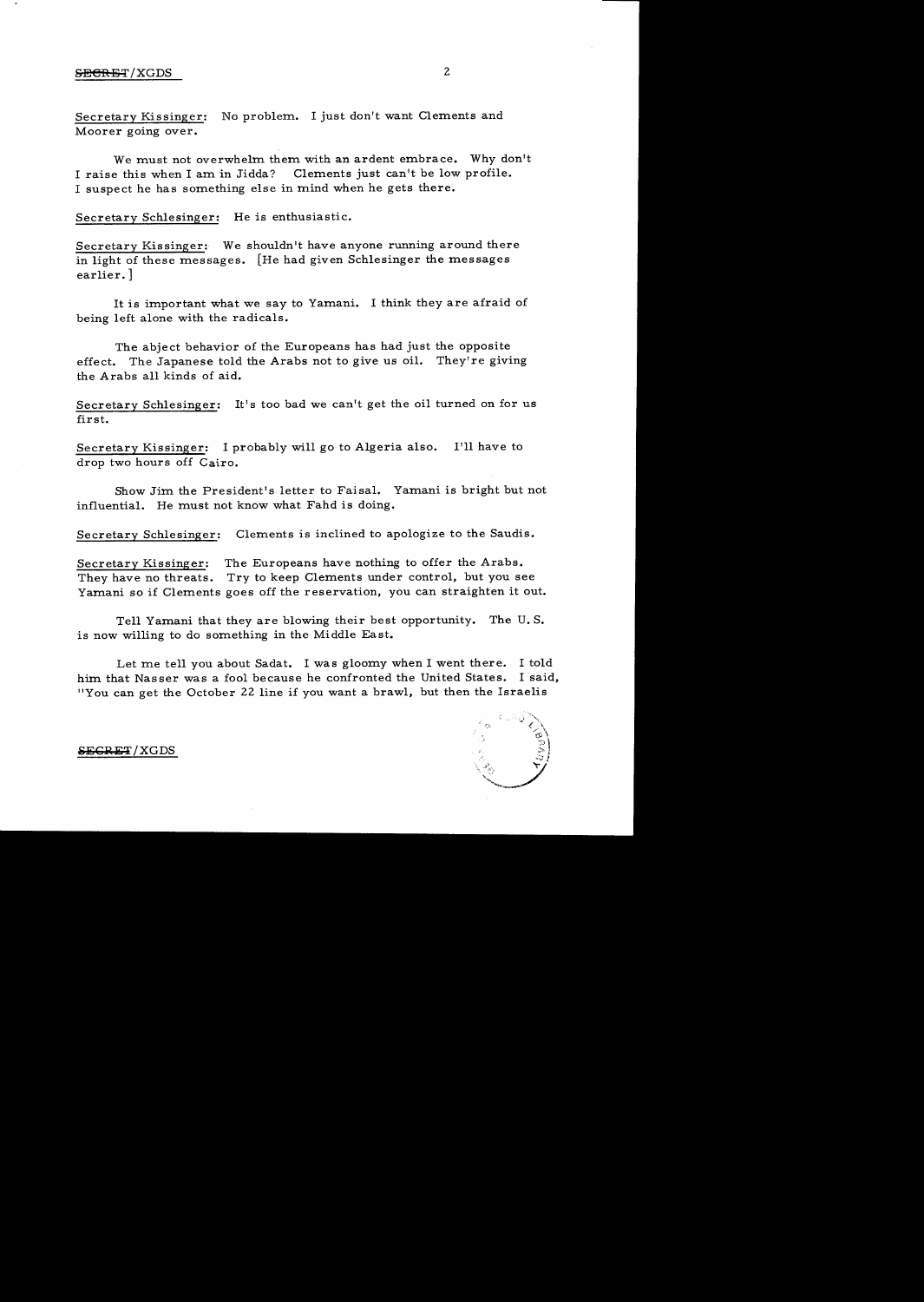#### SEGRET/XGDS 3

will be able to mobilize opposition." He finally bought it, then fell off last week. I wrote him, and he fell off again. We'll have a tough time with the Israelis at the conference.

Secretary Schlesinger: Less than you would think. Israel realizes they had a hard time strategically.

Secretary Kissinger: I think we should increase a presence in the Indian Ocean.

Secretary Schlesinger: I want to withdraw the amphibious group to refit.

I think we should think about putting 5-6000 Marines in Bahrein.

Secretary Kissinger: They will never agree.

Now about Europe.

I will be very tough at NATO. I will say we are for European unity and NATO but things are tough. The energy crisis proves our point -- we can operate alone, they can't. We will make no other proposal.

Heath gave two statements. In the second speech he said if the Europeans hadn't been united they couldn't have withstood the United States. Heath knew every detail of our plans except the timing. He says we object to negotiating with the Dane. That is crud. We object to an instructed delegate.

Secretary Schlesinger: The biggest problem is with the U.S. -Soviet nuclear war agreement.

Secretary Kissinger: You tell Carrington we are fed up because Brimelow drafted the nuclear agreement and then didn't back it. The French want a statement about the nuclear agreement in the declaration. I refused because it indicates a question about it.

There should be no difference between the Nine and NATO. Why should they be different as a group than their initial positions'?

We should stand back to back on this though. They have to understand we are tough.



#### S<del>EGRET</del>/XGDS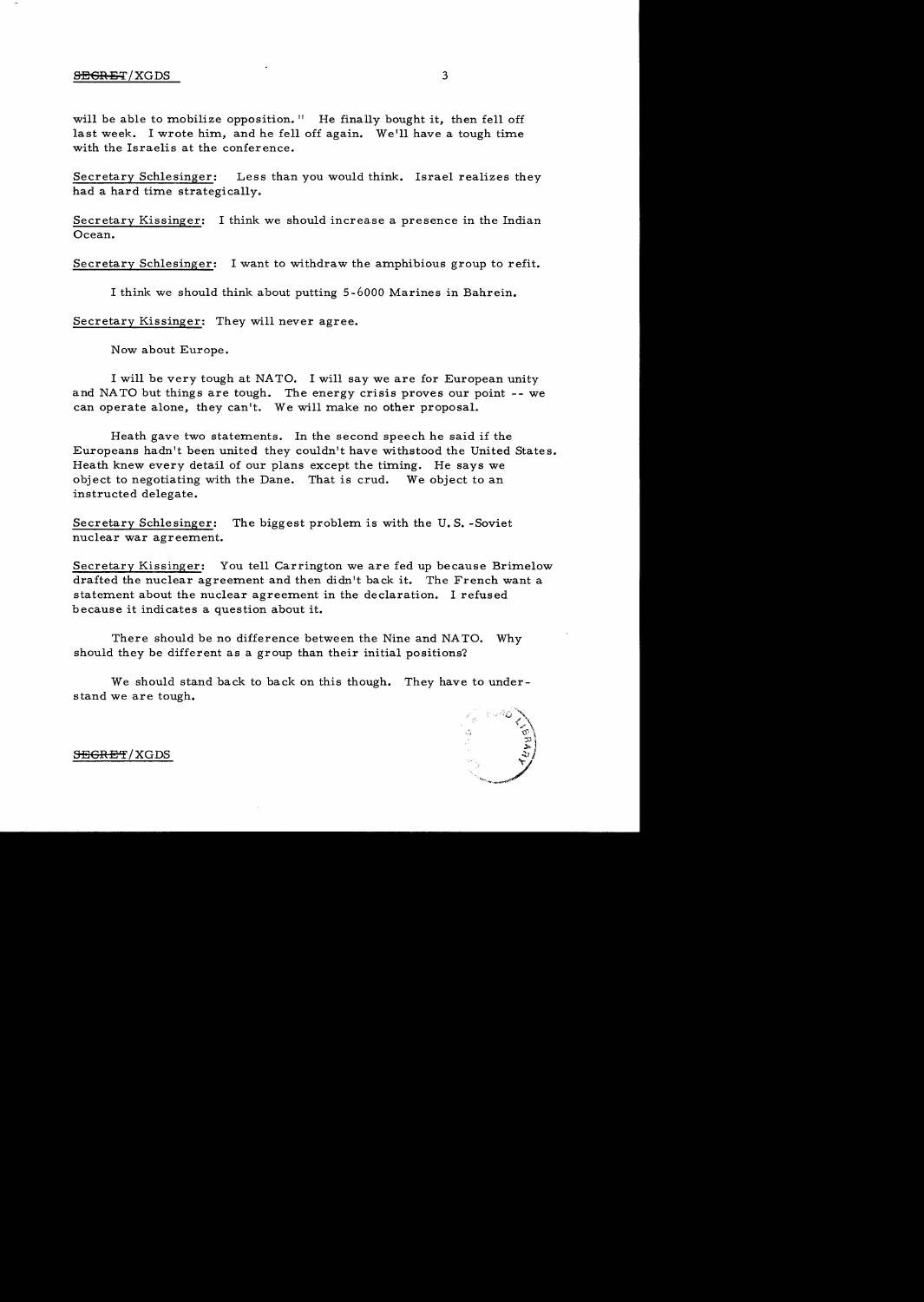Secretary Schlesinger: My theme has been that we take NATO security seriously and they must take it seriously.

Secretary Kissinger: The French theme that we have to defend Europe no matter what is crap.

Will you send me a message of what you pick up?

Secretary Schlesinger: They are contradictory -- they say we are bound to protect them but that we are deserting them.

Secretary Kissinger: I sent Walters to Galley. I told the Ambassador that after leaning over backwards, we would reluctantly have to take them on. They said we screwed them on nuclear cooperation. We don't want to let loose yet, but if we give them negative guidance, is that increaseable?

Secretary Schlesinger: Yes, but we can give it out bit by bit.

That is crap that they turned on us because of a refusal on negative guidance. It was the other way around.

Secretary Kissinger: I regret about the French because theirs is the only serious defense effort. Once the Europeans face the defense problem it will drive them against the Soviet Union. Once the Europeans realize they can't get our cooperation if they attack us.

Only the French have the guts to stand up against us -- but they don't have de Gaulle, a special relation to the Soviet Union, etc. But I would like to back them down without breaking them.

Secretary Schlesinger: I am planning to extemporize mostly.

Secretary Kissinger: I have refused to give a lead-off speech at NATO.

Secretary Schlesinger: Remember that most of the countries are for us.

Secretary Kissinger: That is right. I want our friends to go to the French to say look what you have done to us. I will have bilaterals only with the ones who have been good.

Secretary Schlesinger: I would not see the Germans.



SEGRET/XGDS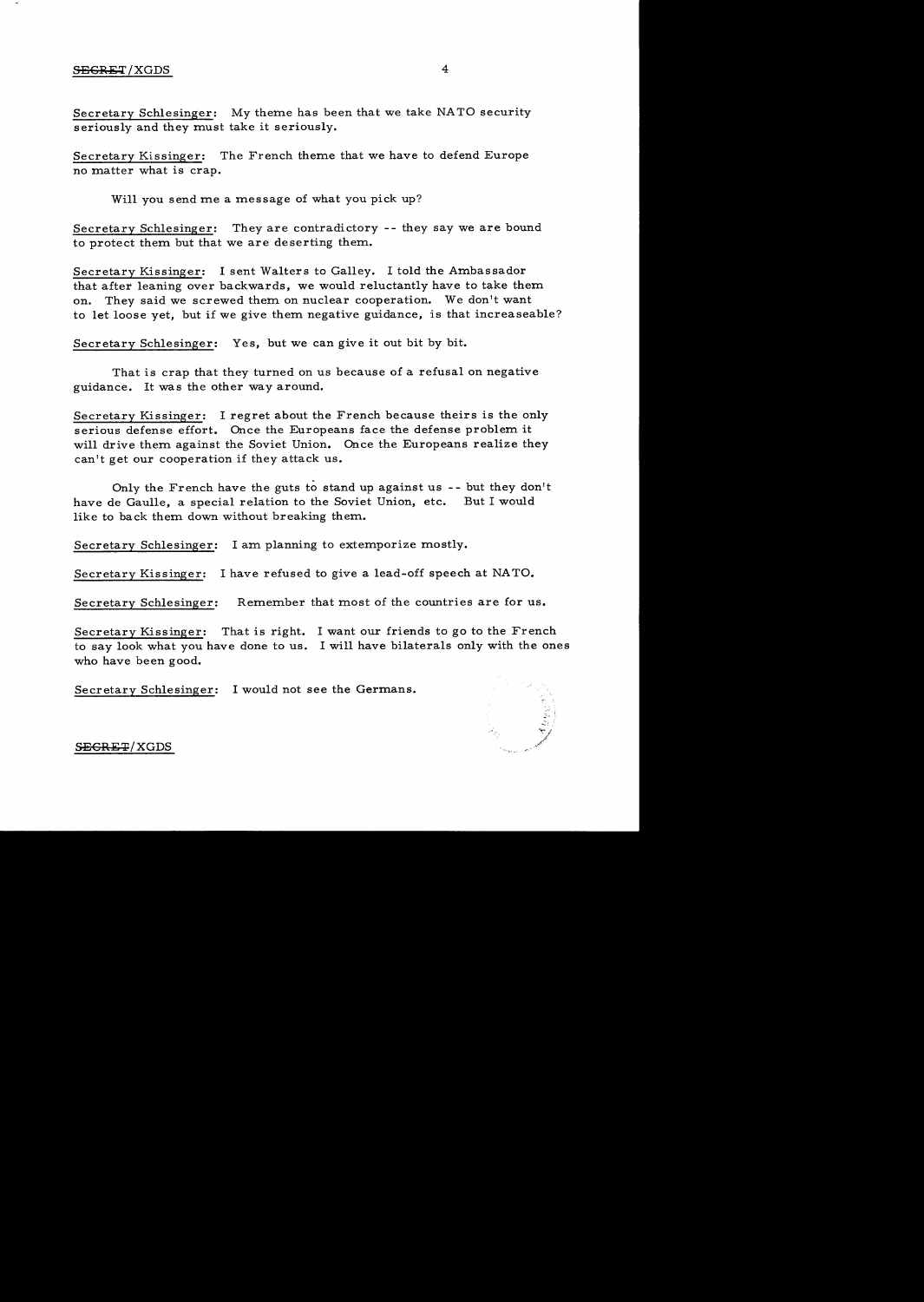Secretary Kissinger: If Scheel asks, I will have to, but only then.

Secretary Schlesinger: German offset already covers the deficit. But we have to keep Treasury and Commerce in line. Jackson-Nunn: If OMB can do its job, the

Secretary Kissinger: Let's draw a NSSM on offset. Have an SRG on it. Work it out with Jim.

Secretary Schlesinger: The balance of payments impact is not so dependent on where the forces are.

I do not want acquisition policy in the interagency process.

Secretary Kissinger: No, we will do it directly with you.

Secretary Schlesinger: NSSM-171. It is based on Dulles' view of China.

Secretary Kissinger: Let's review it, but we can't expose one real reason for our forces in Asia, that is, China policy.

Secretary Schlesinger: We need to have a long word with Canada. They are doing nothing in NATO, nothing in NORAD, free import of cars.

Secretary Kissinger: What do we want?

Secretary Schlesinger: We want them to put a brigade back in NATO.

Secretary Kissinger: They'll never do it. But I believe in putting our policy on reciprocity. But there we have to have objectives which are attainable. You can take a run at the brigade but he has domestic problems.

Secretary Schlesinger: That was Trudeau's decision.

Secretary Kissinger: Politicians always go after the incremental 10 percent and lose their whole constituency. The whole European political scene is this. This is Brandt's problem. Only the British have been firm and they are the same now.

Did you give Mahon the cuts?



**SEGRET/XGDS**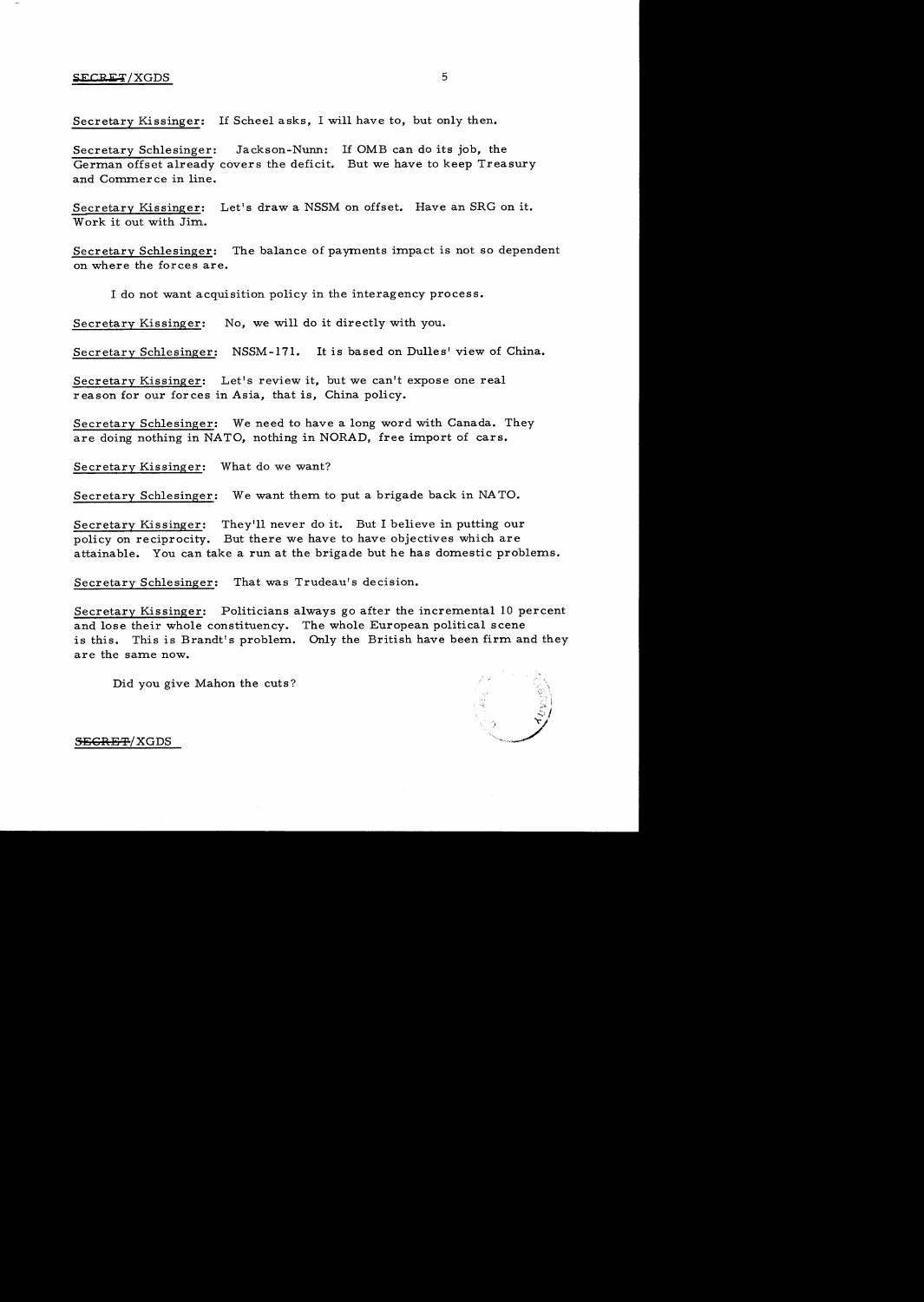#### $SEGRET/XGDS$  6

Secretary Schlesinger: I got that money back.

Secretary Kissinger: I just don't want SALT-related items jeopardized.

Secretary Schlesinger: Only Trident, and we don't need it. Zumwalt agrees. We are fat.

McClellan said he would cut us \$3 billion but would agree to a supplemental for that much.

I want to fly an SR -71 over Cuba rather than a U -2 because we don't need the protection.

Secretary Kissinger: Okay.

Brezhnev said, "Can't we stop deploying new systems?" If we are willing to pay Trident, we need a price which is commensurate. I don't think they will give up MIRV testing.

Secretary Schlesinger: We shouldn't air the price we pay throughout the community.

Secretary Kissinger: Let Lodal circulate his papers. It is useful, but not my view.

Secretary Schlesinger: Trident is an albatross.

\,; I  $\downarrow$  ,  $\downarrow$  ,  $\downarrow$ '"-=\_/'if"

#### SECRET/XGDS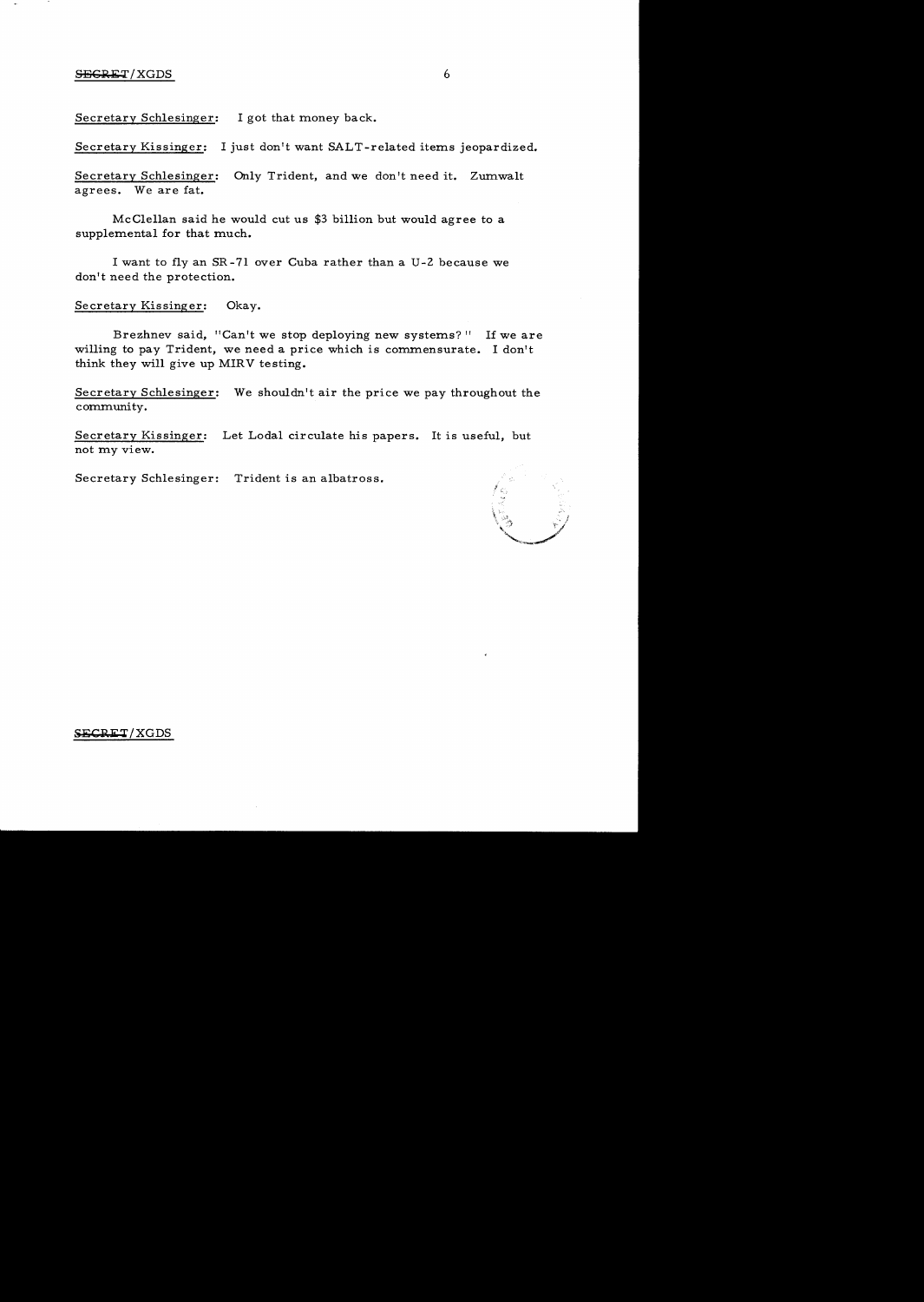Hisamp Humpshita Retter 1 daybout quing HAK/Schlesmyls ے قبل THE. WASHINGTON S- Campodion Air Fire comperanced plan. World reported belief from CCB+ State Not Live to Peter  $K -$  Early warmy Too? S- can be addit to this plan easily. K - Lito ald a woning element. But hold chose, Would start a war if it got out. -25 - I won tel Whe to must like fin Can I tol Carrington about But and  $\overline{\mathcal{L}}$ K- Worldn't do any gaint S - Franchard getting with arrows & Samelin 4 H - In public - I just don't anot & lement/ Weren pring and one of concrete from them a far arefort emison why don't I raise this which Dom in Judda. Elements part count bu love profile. I suggest the has something ebe in mind when he gits there 5. He is withuswrite. Showithat have anyone running annual  $\mathcal{K}$ There in light of the wrage ( he & grown Sthe metages)

**DECLASSIFIED** AUTHORITY atate ru slalot: RAC red 12/6/04 BY dal NARA, DATE glisliz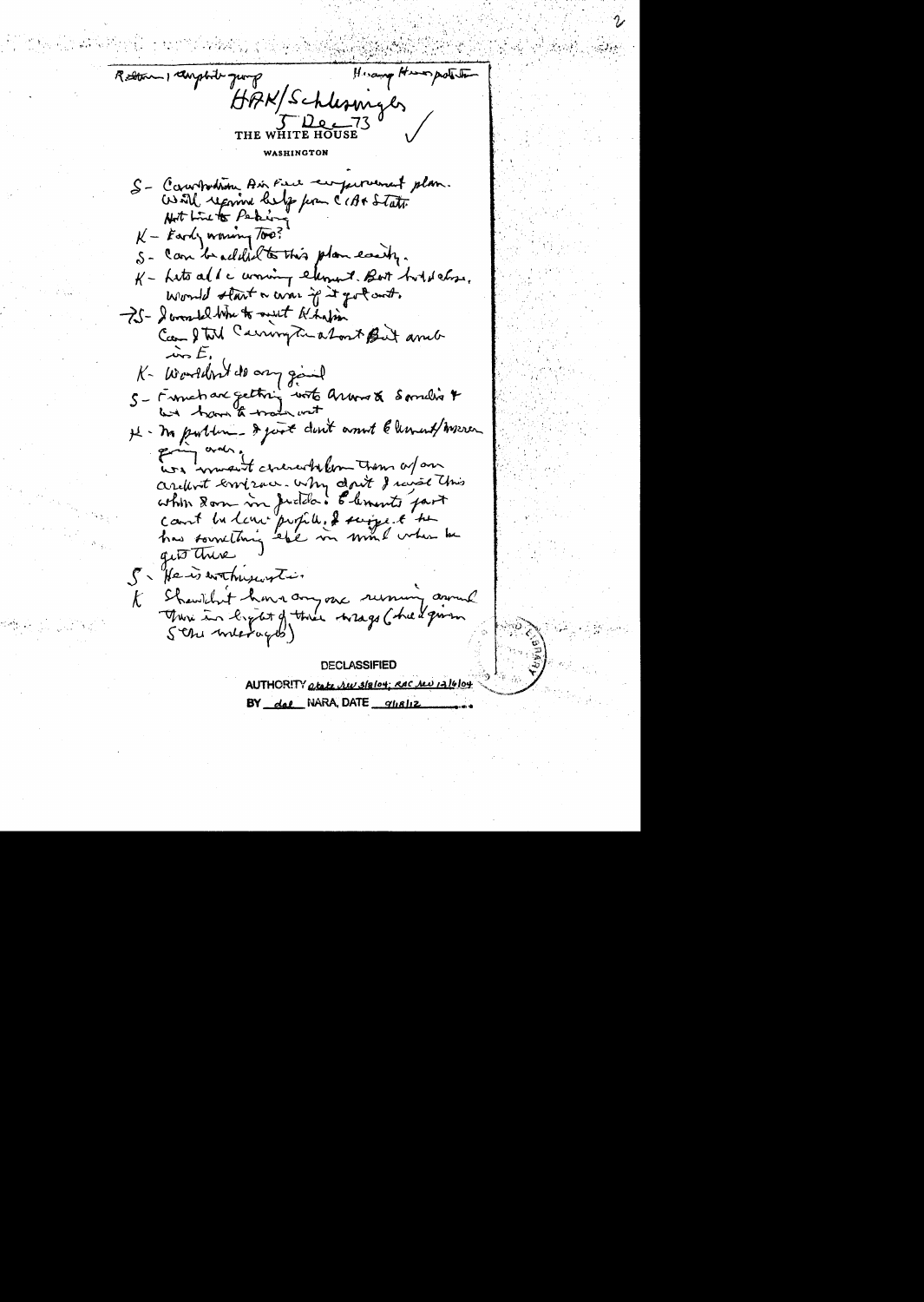THE WHITE HOUSE WASHINGTON K- It wasportant what me say to Yarmon grant troughout of him lytale and The abject entrance of cit une due had fagot ("they alwayst paying bright porce, Terrorhan S-Too had me contract and turned on for us fort N - 2 put est Objevir dos hop 2 haveret Strom Juno Pros With & Faroal Varmonie bright but took withwartis. He won't not known what Forted is doing. 5- He included, 6 known is unchined to En papagre tre Samitis, bien of The Ends have writing to offerc ands. They have, no thrists. They a got help clements under curties, mit Red you de Yamani sa if Clancert pour of the usualing you can sharp this バック Tell Youncin that they are blaming This boot portunity, CS is run willing Let me tell you about Sadat I was gloran when I wintterede. I told him that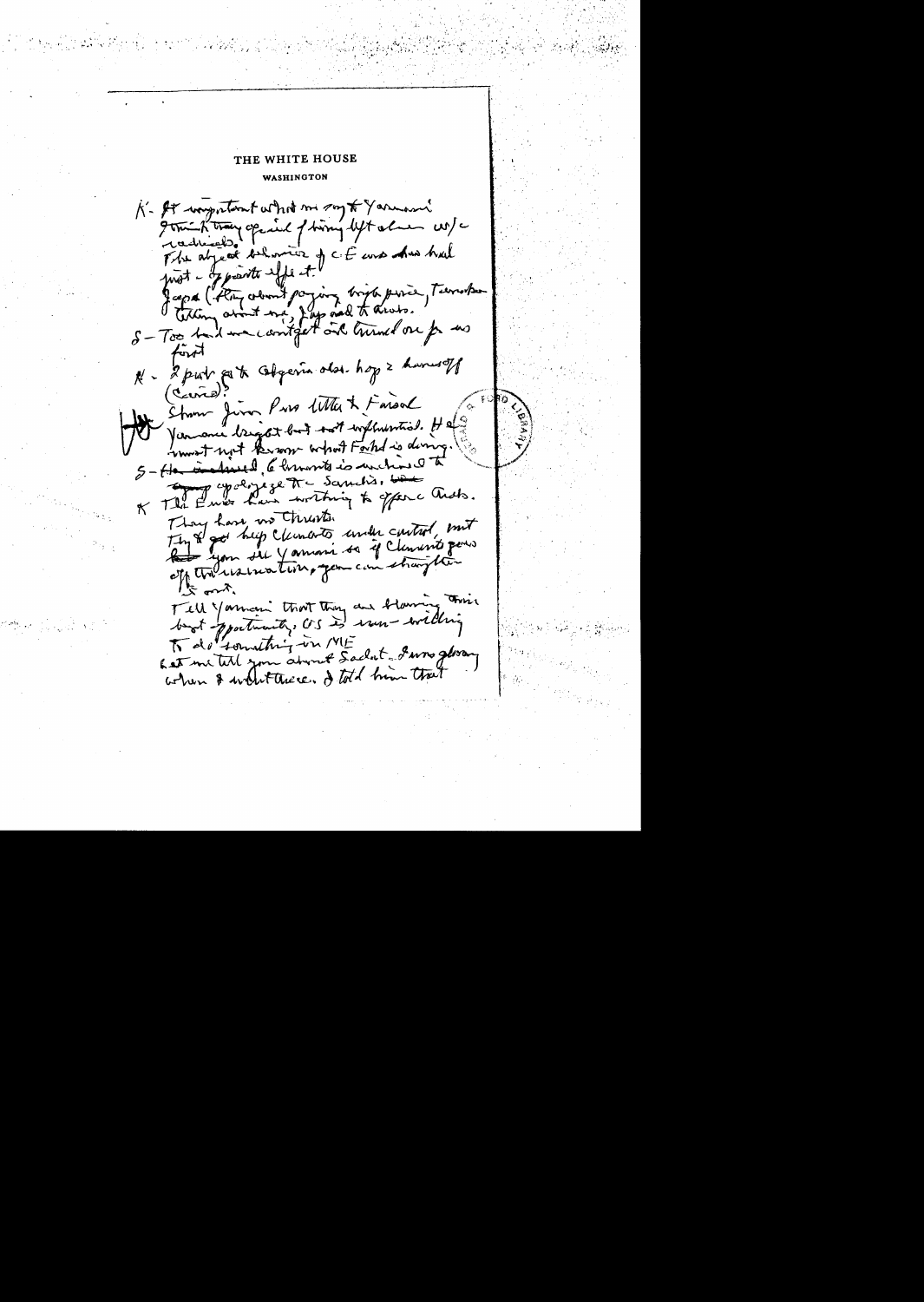## THE WHITE HOUSE WASHINGTON

Nassau mas a food to couse to confunction contrato conventions opposition, He funnity bought it time fell of hast work, 2 mot time + to fell of dynn, will have a of tony time we I at coup. S - Leave Thom Januard think. I realizes they had a hard trine stratyping. K - I think on should ordrown preserve ins Andian Ocean 5 - group t to wat denne amptide query to upit public 5-6 cross Marines in Bolisin K - They will inturaged Thom' Ens. 8 will be very tough at NATO. & Jony was for E end wonty + NATO het Things are tough. The enligy quins massion point - un con genetedene, try can't we careflomate meether proposal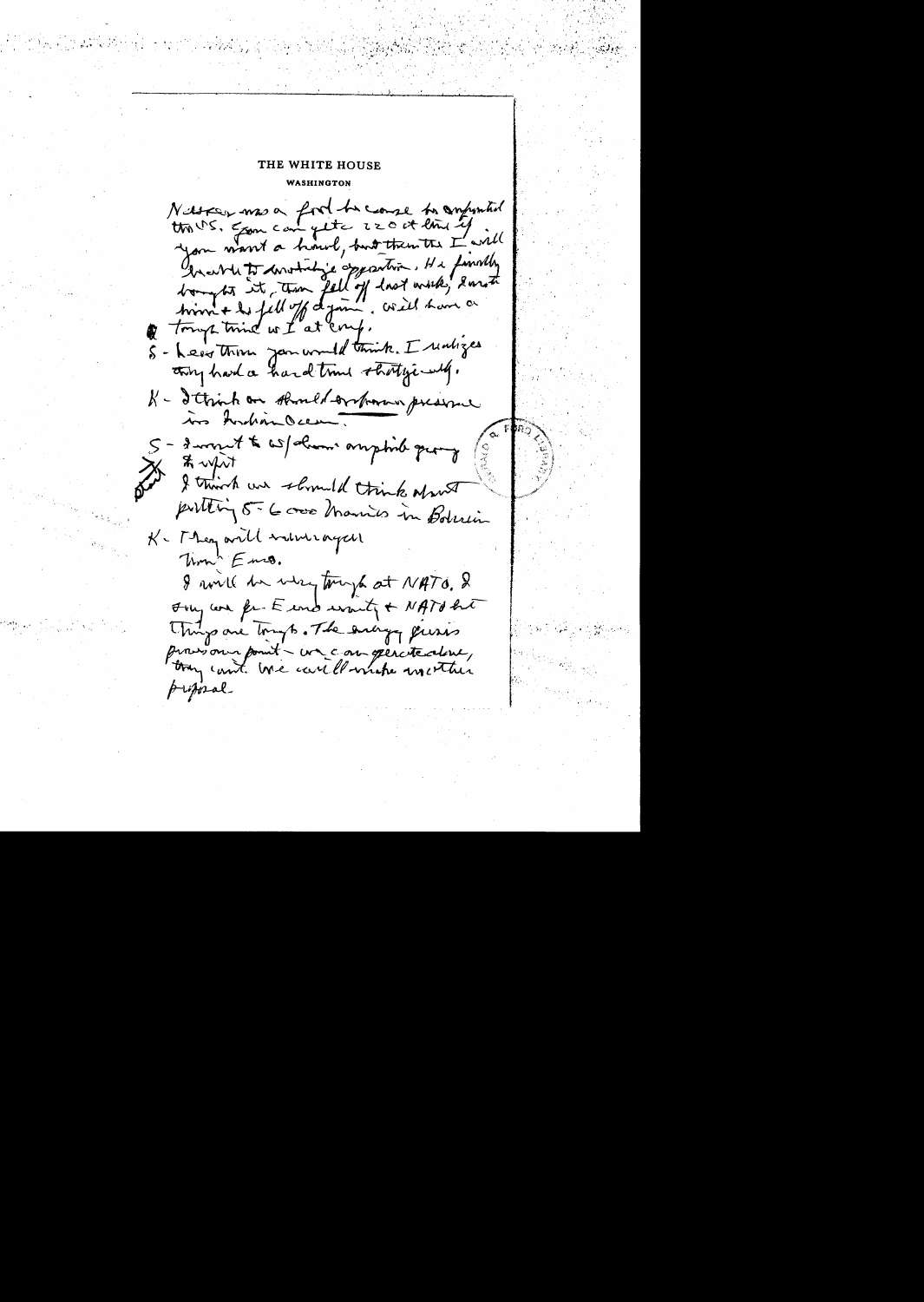-> Heart statement & S

Ation with the fleath gave 2 statements 2 int Appears to saint it terms hastit lower wonsted they complied tranch of that understand? the V-S Heath know long clatare of my planes garyst timing. Says me object to ingestrating w/c Dome. worthwited deligate. S- Burger port is w/05-50 muchas was aperment.  $f'$ - You all Conservation was me fiel up be work Brunclan chapted - imden againment + then child took it. Firm h want statement about declare worker agrituurt in declaration & represent because it enclosed finishin along to it. There there he was deplerent but 9 + NATO - carry should they In signest as a geoming them their -mindle peastress.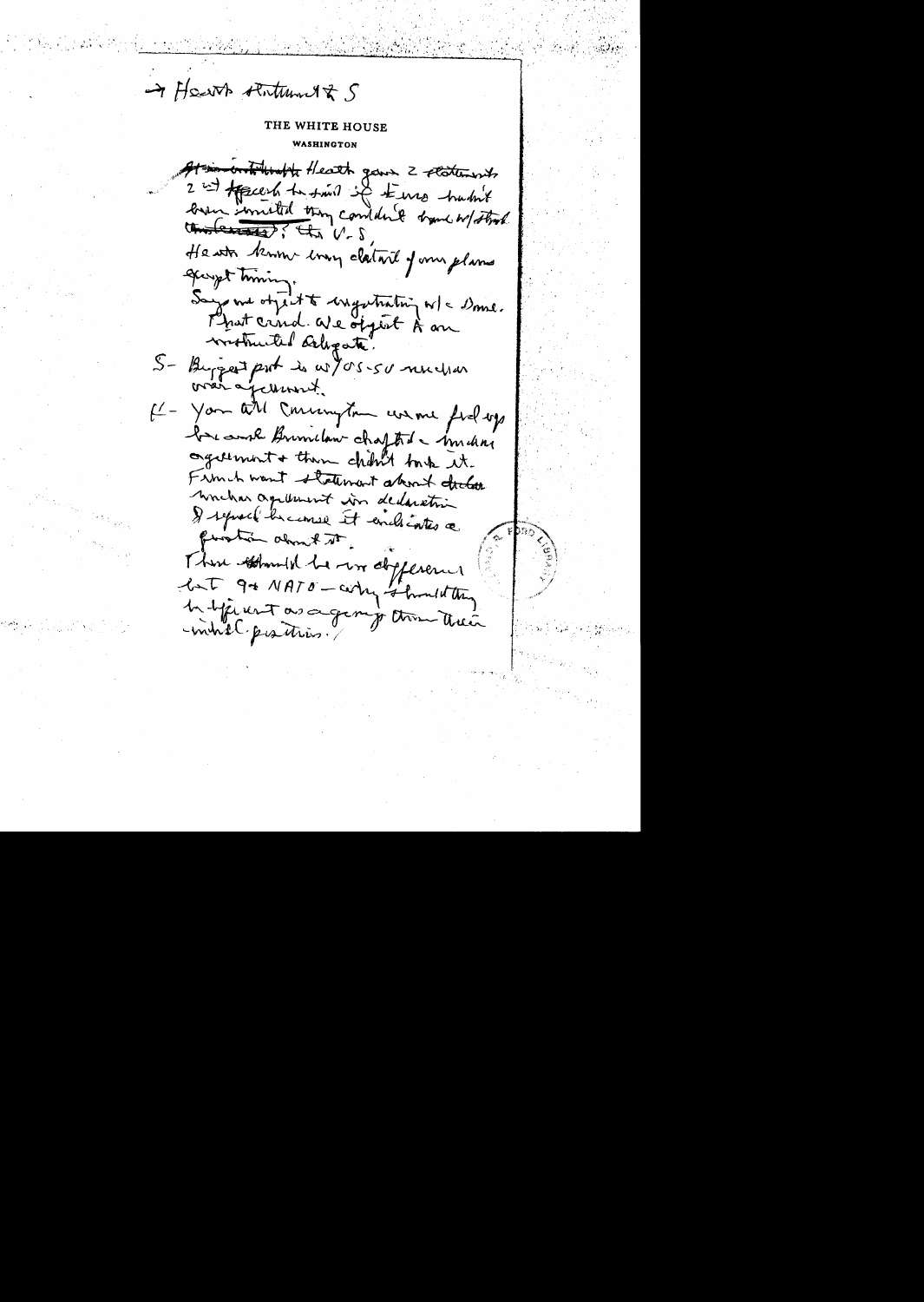**WASHINGTON** K- to & should stand louch to buch on Ctric trume- Thing hand & wonderstand we are tryp. 5- my thorn this him we take NATI deciding Environt + they must take it seriously K-Farrish themethat are home to digered to the two mother what is Cryp will you sund me maget what you pick up? 5-Thy contradition - In we are branched to protect them bout chat and are chairting them.  $k-2$  ten wallers to calley. I told And that pto baring over laskwards wik would illustantly home to take them our. They faid we sigewed them on million cinq. We don't ormout to lot loves exit, but if we gave may granded e, is that indrocal it. 5- yes, but we can go to out bit lets

 $\sum_{i=1}^n \frac{1}{\sum_{i=1}^n \frac{1}{\sum_{i=1}^n \frac{1}{\sum_{i=1}^n \frac{1}{\sum_{i=1}^n \frac{1}{\sum_{i=1}^n \frac{1}{\sum_{i=1}^n \frac{1}{\sum_{i=1}^n \frac{1}{\sum_{i=1}^n \frac{1}{\sum_{i=1}^n \frac{1}{\sum_{i=1}^n \frac{1}{\sum_{i=1}^n \frac{1}{\sum_{i=1}^n \frac{1}{\sum_{i=1}^n \frac{1}{\sum_{i=1}^n \frac{1}{\sum_{i=1}^n \$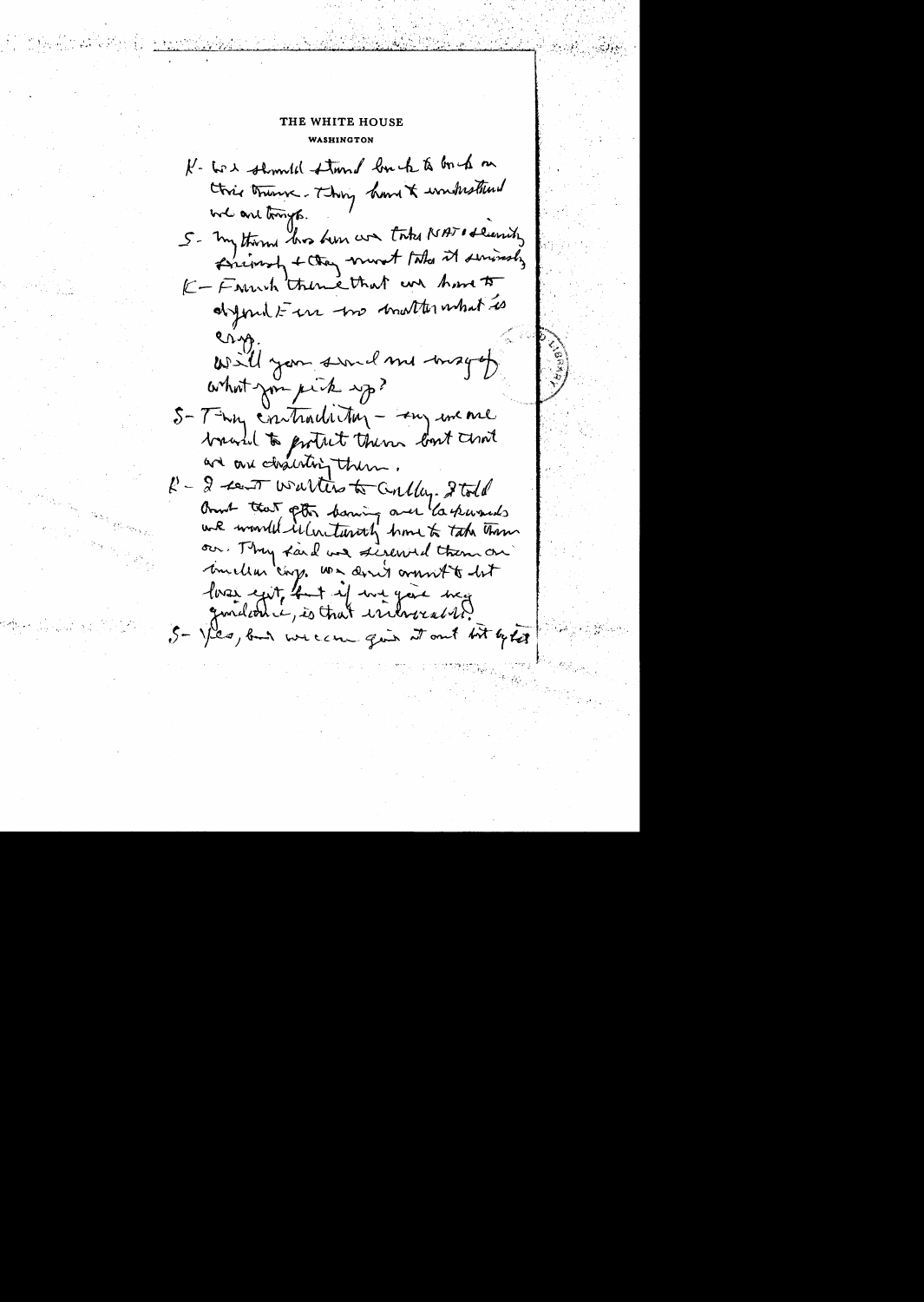- ISA+ Every from to thet of Marcon Cond. THE WHITE HOUSE WARITNCTON S-That is crop that they terried on us Americal of Lynsalon ing. guilance.<br>It was compared. K- I regest about the term of he cause it is any warding dyings effort. Case Europe copper jest at will shirt them caparistes of Once the Erns rechize Than Leavit get as one coop if they  $cn\sqrt{n}$ ck  $\rightarrow\rightarrow$ . Durby, Funnih Rund canto & Flowel apagament wo - but they don't have all Gonarde, a special relieving XSU, etc. But I want of white thank than down w/o heating them. Portriod commanders at Chip of hisson Crypsine, S-Ip) any to eftery aize mostly. K - I have expressed to gent thank-off apurticat NATO. S - Remainder That esset of the countries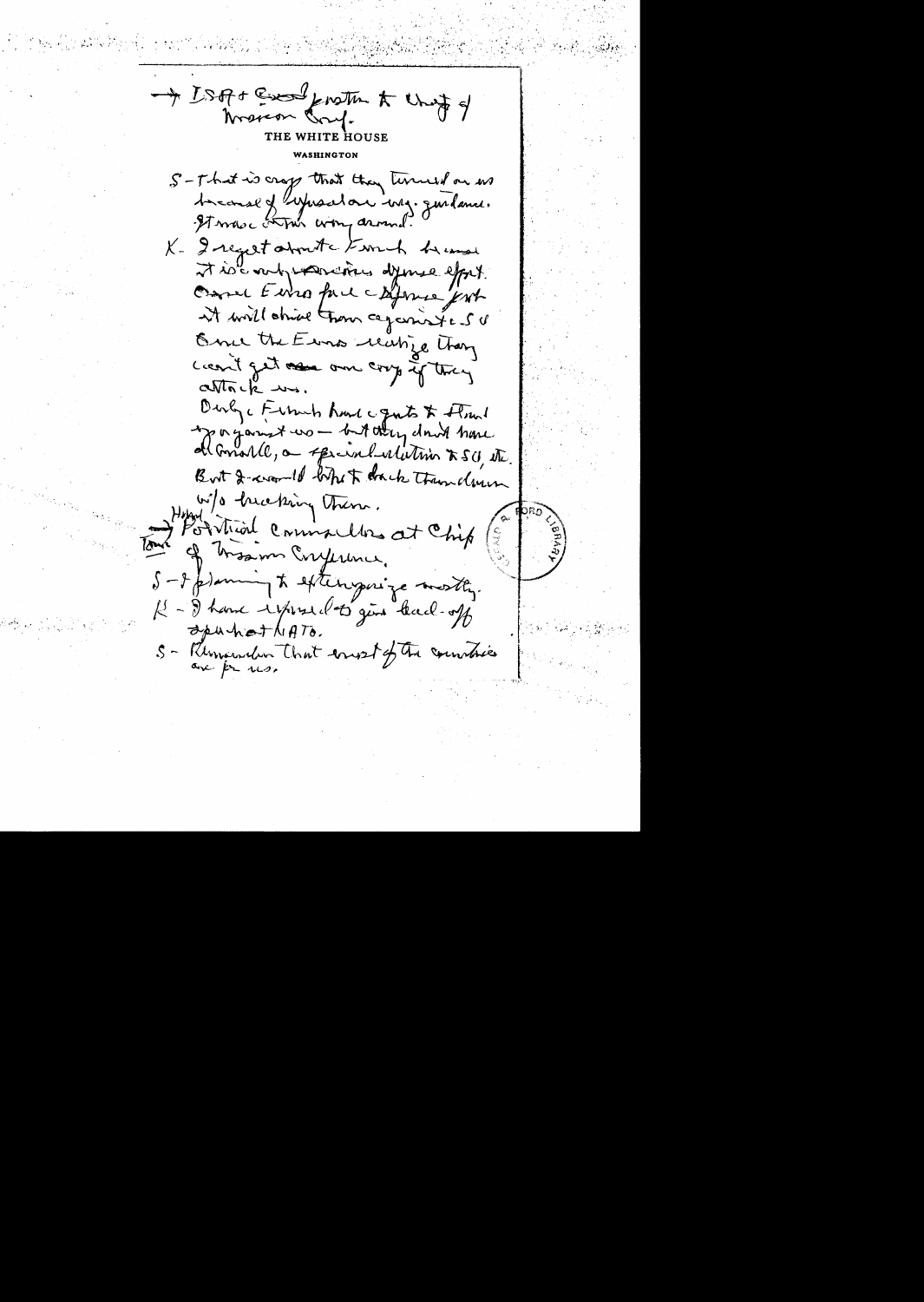**WASHINGTON** 

K-Thatier world, I want am frunds t po to e Frank to son look what you blattrats and conts who have bom resol. 5 - I would not see cleanous, K-HStal ask, smill houts, but only S-Jackson-Mumm. Ky ONG cundents Job, and that Commen of set obendy Enero capical-Britan have to kap Tress & Commune in time. (0 R- Letà have on MSSM on off at I hear an SRG on it. work it contex/ Jim. S-BOP myart is mit so dymunt when i prevs are Havets R-2 do not unet acquisition pointing K-In interegence pinces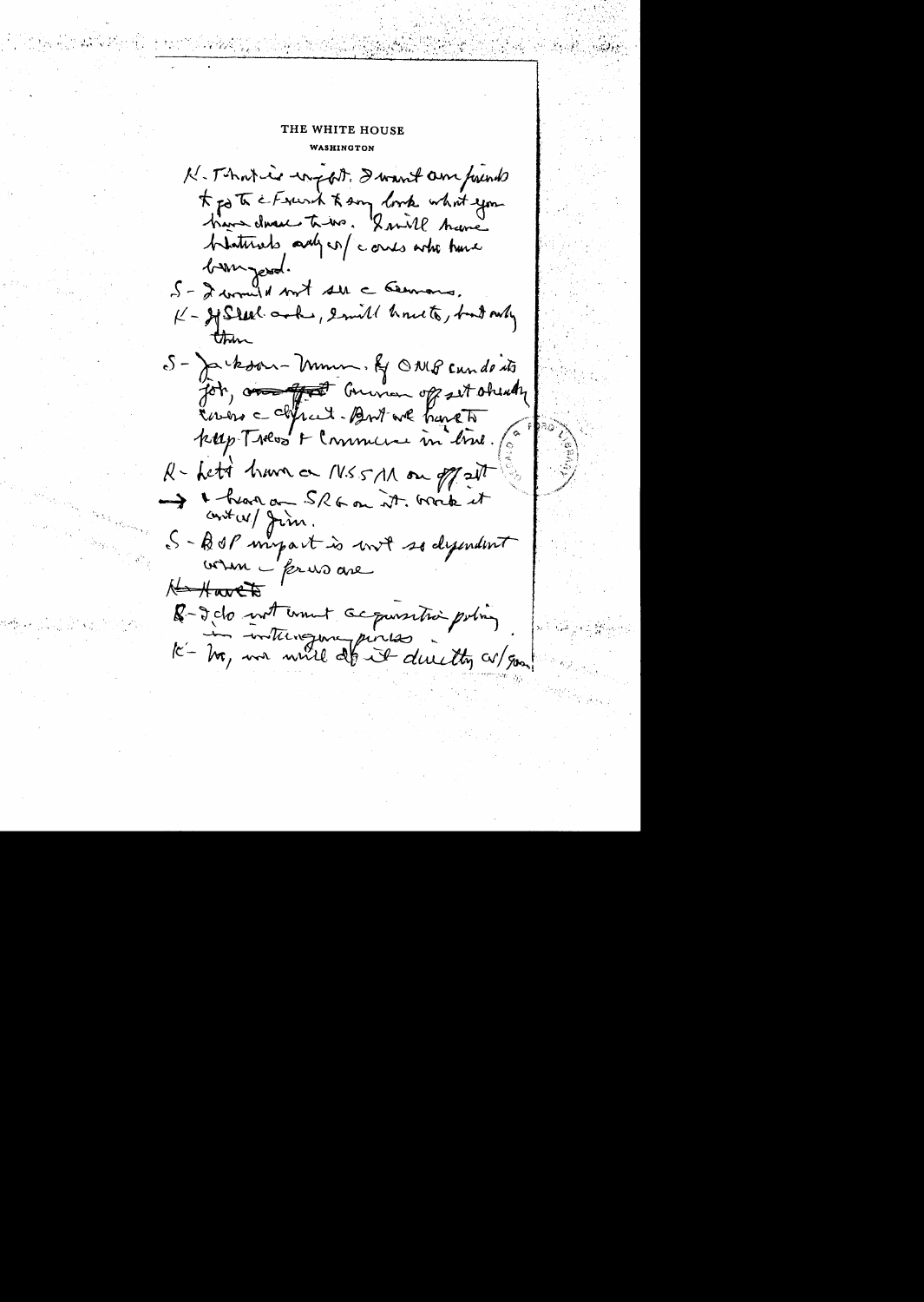## THE WHITE HOUSE WASHINGTON

75-NSSN1-171. It is based on Dulles min of China-K. Lats revision it fort we can't exposione und noon pe puis in asia (i.e. Ching juting) S-Wed X long word to Connole, The dring with in MATO, mothing in NORTID, fun Ar of cars. K - What de me mont? S-Warrit Than to put highed both in NATO N-murclette But 2 caline (a in portting over forting on recepteding But they in have to have objectives when have attained Journante the orderess at a highed that he has drenestic prete frotting. S-That was Finalum drasin K-Poplecias alreap 90 glas concurrental 10% & loss their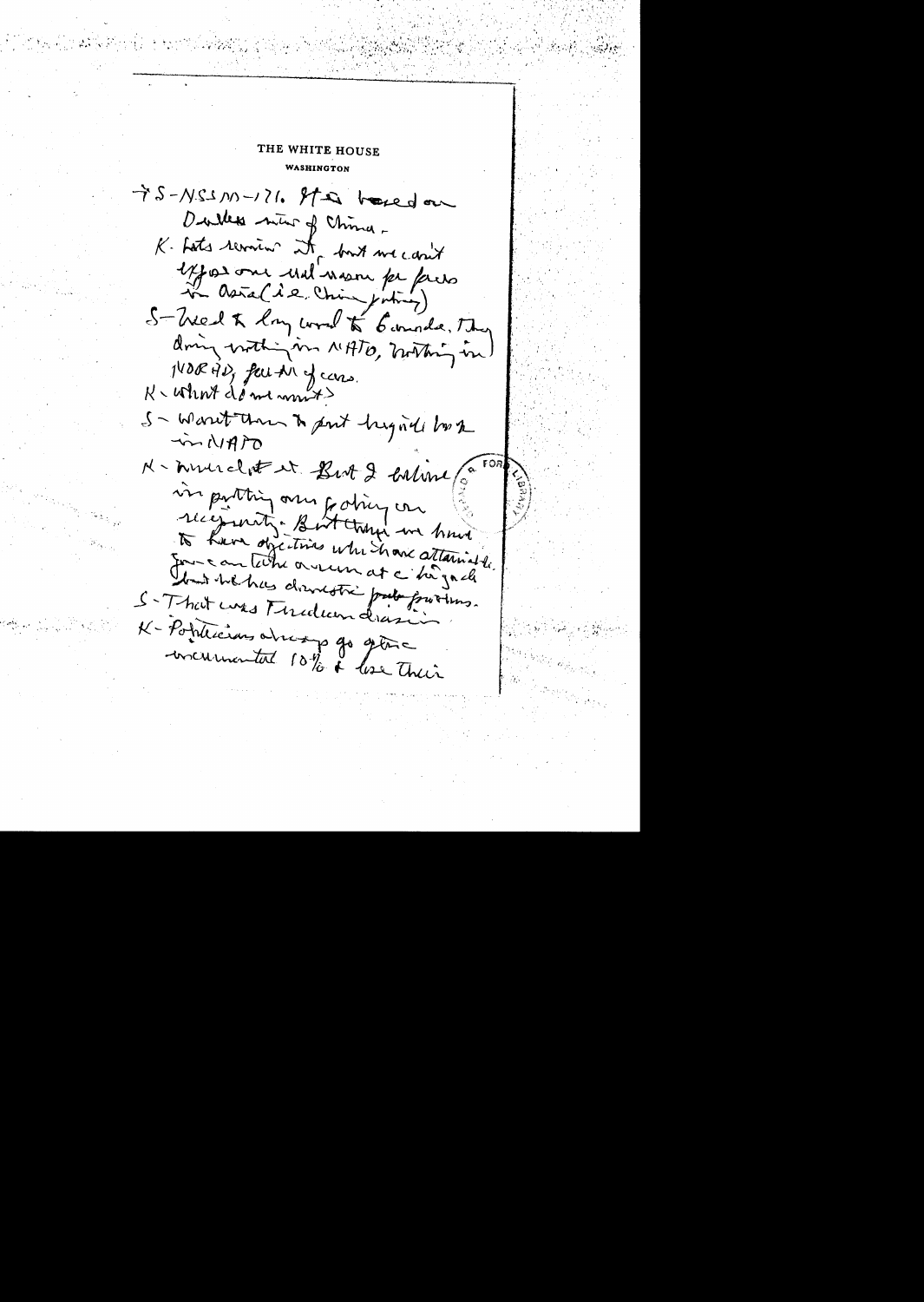## THE WHITE HOUSE WASHINGTON

Who's constitutive, while Euro positival serve in this. This is Quanto problem. Only a Breat have have been form + thong a same K-Dick Jamgers Unahan contro? S- Sept mit ment that. K- I just dont wount SALT related Sterns projoint et it. Z'mmout cegures. We are fait S- M= C/11 the find he would cont wo I fil fort would agal to an supplemental for that ind. Want to fly 5-877 own when tarton there V-2 forces Cloud with a partition.  $K - X$ 

K-Brez said comt une step des lagenciers vons